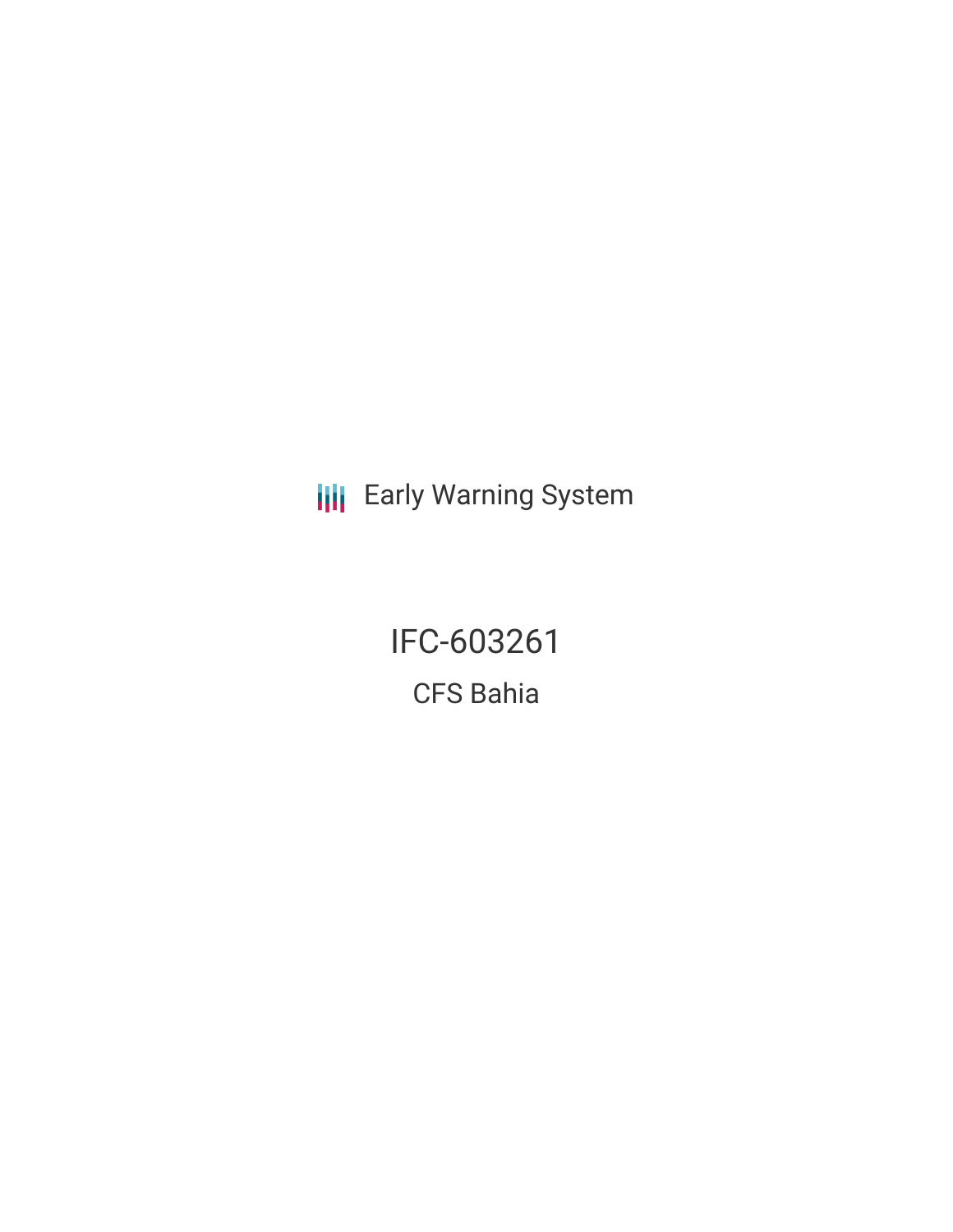

# **Quick Facts**

| <b>Countries</b>              | Brazil                                  |
|-------------------------------|-----------------------------------------|
| <b>Financial Institutions</b> | International Finance Corporation (IFC) |
| <b>Status</b>                 | Approved                                |
| <b>Bank Risk Rating</b>       | U                                       |
| <b>Voting Date</b>            | 2018-07-15                              |
| <b>Sectors</b>                | Industry and Trade                      |
| <b>Investment Type(s)</b>     | <b>Advisory Services</b>                |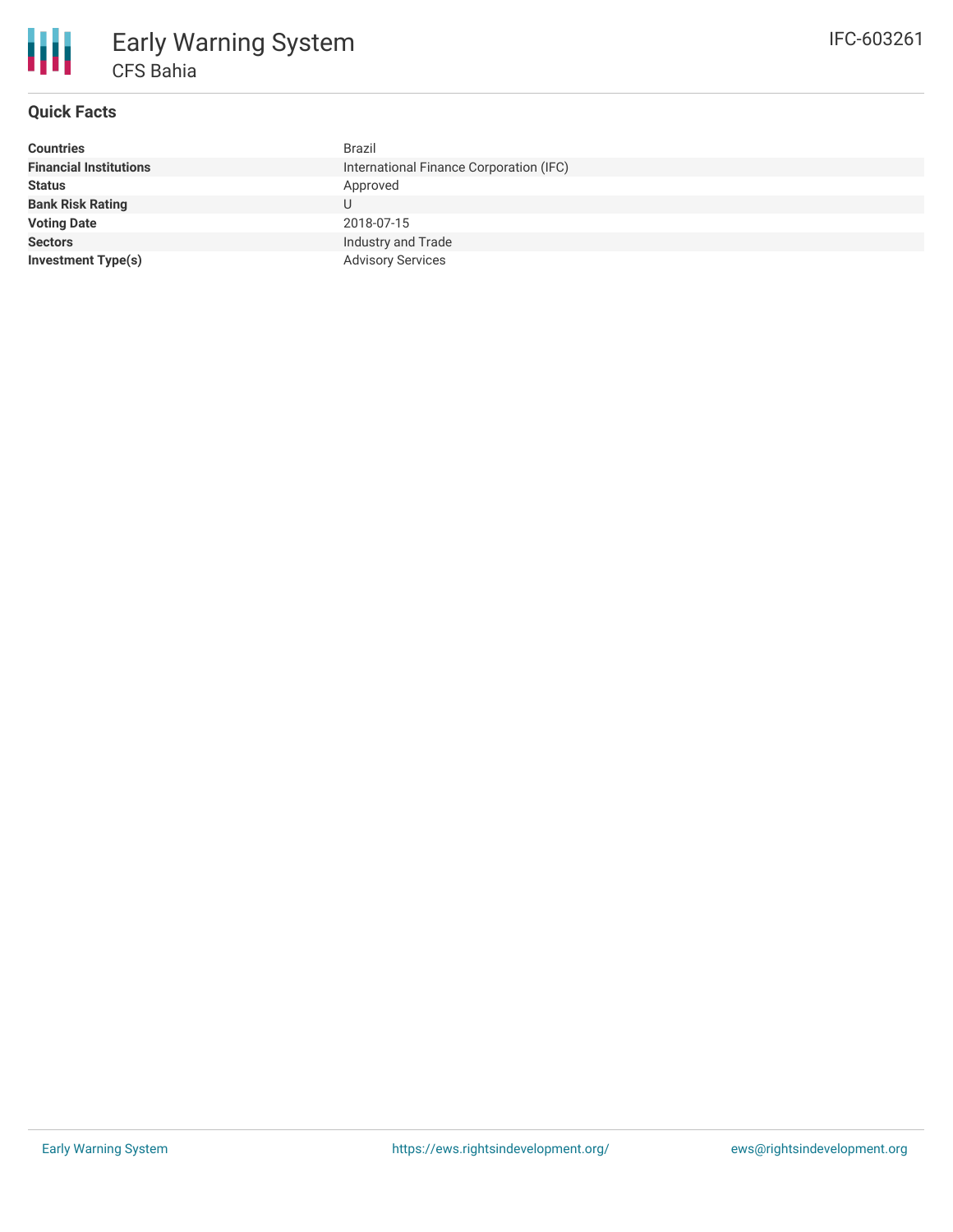

### **Project Description**

According to the Bank's website, this project provides advisory services for the identification of investors.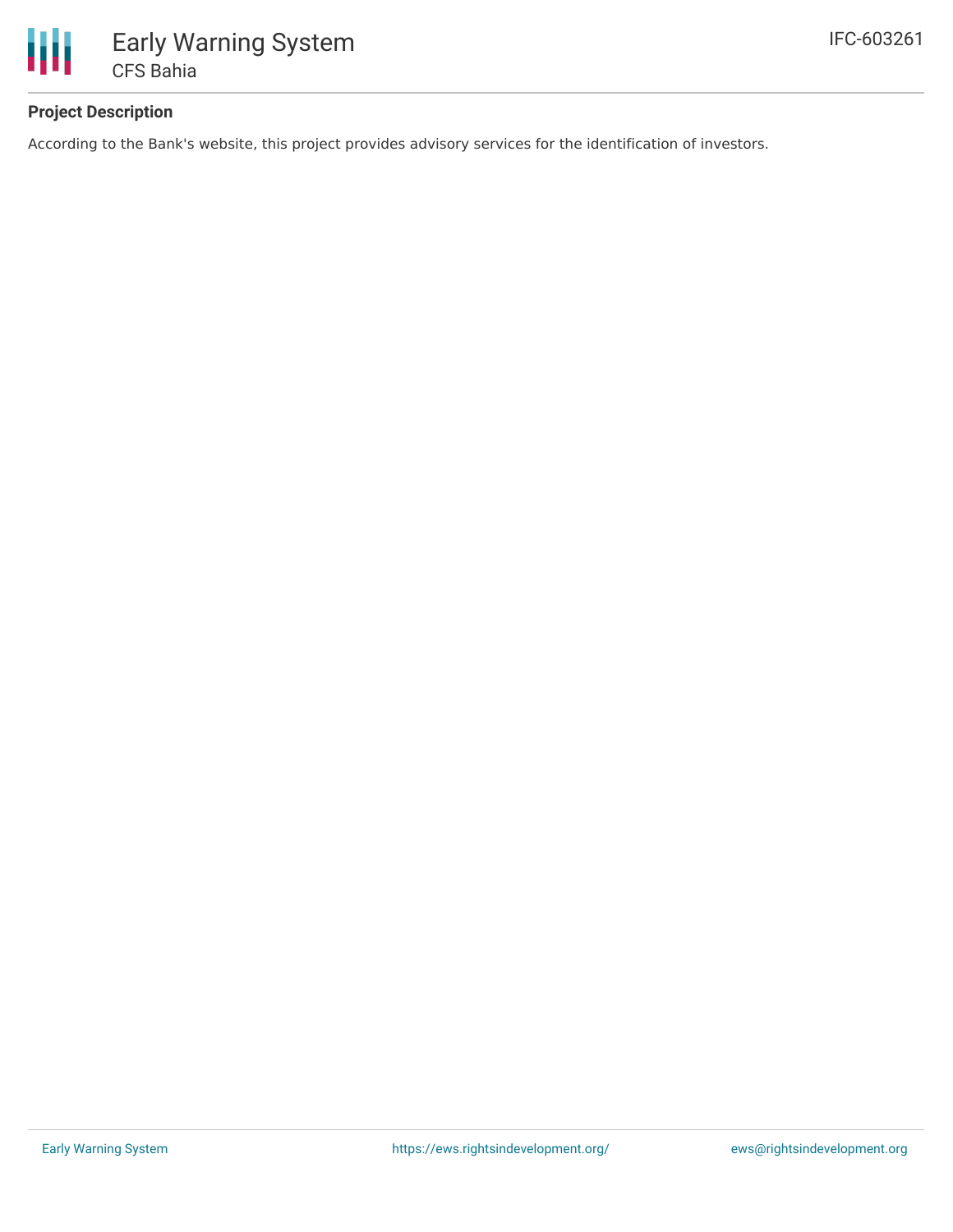#### **Investment Description**

• International Finance Corporation (IFC)